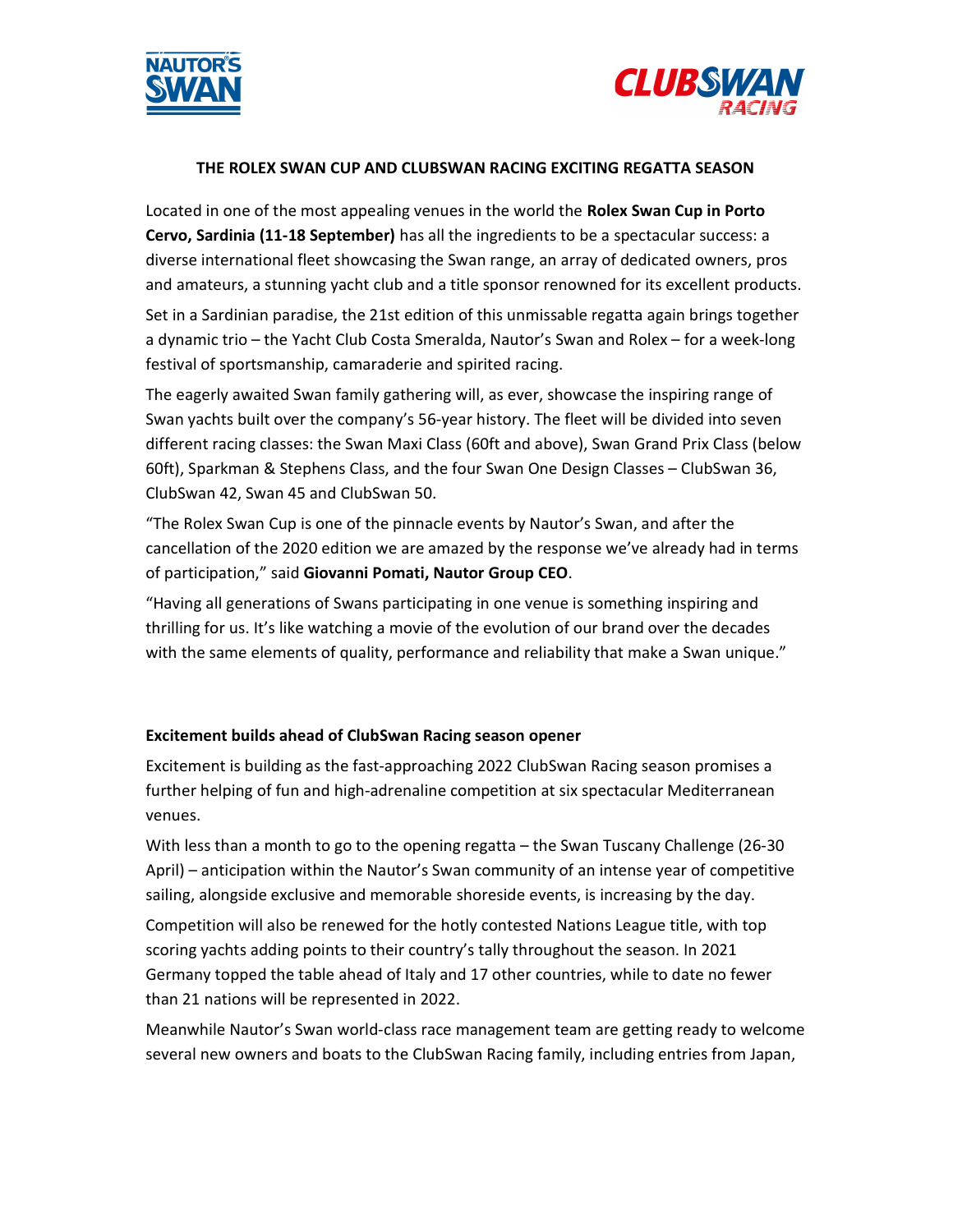



Brazil, Spain, Romania and Monaco across the four one-design classes: ClubSwan 36, ClubSwan 42, Swan 45 and ClubSwan 50.

## Scarlino all set to get the season started

First up for the ClubSwan fleet is the Swan Tuscany Challenge (26-30 April) which will be held in the home of Swan in the Mediterranean, Scarlino. Located in the heart of the Tuscan region's beautiful countryside with its famed wineries, Marina di Scarlino, its resort, and adjacent Nautor's Swan Global Service shipyard, offer world class shore amenities and services.

The opening 2022 regatta – organised by the Yacht Club Isole di Toscana together with ClubSwan Racing – will offer the ClubSwan 36 and ClubSwan 50 classes full-on action out on the Gulf of Follonica alongside top-line entertainment and facilities ashore.

As ever, the inclusive Swan community will welcome numerous professional racing sailors, many with Olympic, America's Cup and Ocean Race experience, who will compete alongside the talented and passionate owner-driver yachtsmen and women who are at the heart of the Swan experience.

Among the former is Spain's Olympic Gold Medal winning sailor Iker Martinez, tactician on the ClubSwan 50 Ulika: "Swan is such an iconic brand it is always a pleasure to race these boats, and the incredible development of the one-design fleet, not least the ClubSwan 50s, has added something really special to the mix. The competition is going to be intense – and fun!"

### National Park will provide a magnificent Sardinian setting

The ClubSwan fleet – joined by the Swan 45 class – will then head to the **Swan Sardinia** Challenge (31 May-4 June), and the crystal-clear waters of Villasimius– a sensational holiday destination even by the standards of Sardinia. This will be a new venue for the Nations League, and based in the world-class Marina Di Villasimius, a company by Marine Di Group, racing will be held within the beautiful Capo Carbonara National Marine Park, under the organization of Lega Navale of Villasimius.

A record 20+ entry is expected in the already competitive ClubSwan 50 class, a development welcomed by Marcus Brennecke, the German owner of the 2021 class winning Hatari.

"Last year was great and 2022 is already taking shape to be even better," he said. "We are looking forward to playing our part in holding on to the Nations League title for Germany for a second year.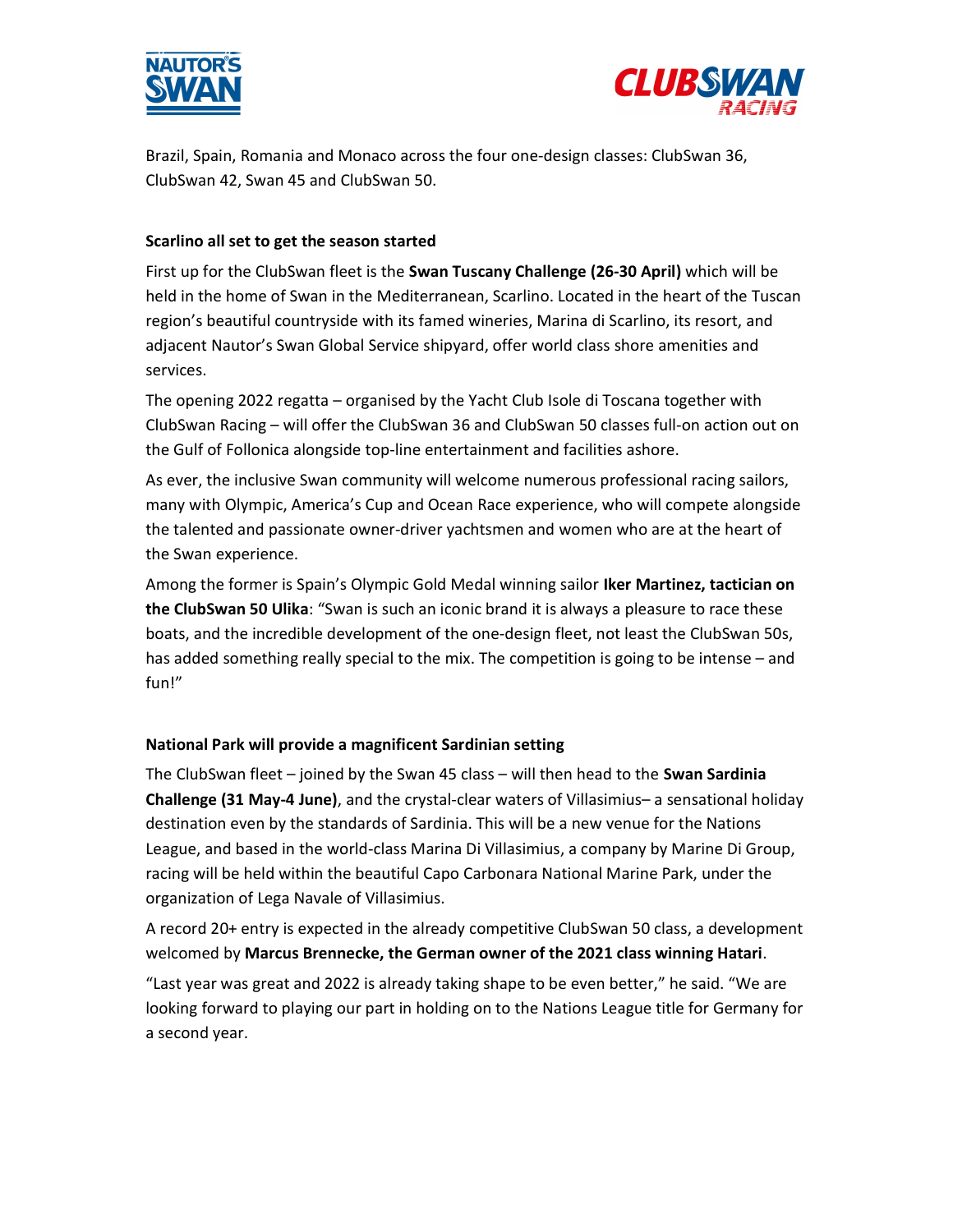



"I am delighted to be continuing my journey in what is looking like a fantastic and supercompetitive class, and it is exciting to be welcoming a couple of new owners this season."

# Mid-summer regattas in Spain offer a true test of talent

Next up is the third edition of the Swan One Design Worlds (5-9 July) in Valencia. Hosted by the Real Club Náutico de Valencia, this will be a clash of the titans to decide the world champions in each of the ClubSwan classes.

Then it's off to the Copa del Rey in Palma de Mallorca (1-6 August), an event popular with both yacht racing professionals and enthusiastic Corinthian sailors alike, and this year celebrating the 40<sup>th</sup> edition of Spain's royal regatta.

"The World Championship this year comes in July on one of the most appealing racecourses in the world," said Federico Michetti, Head of Sports Activities at ClubSwan Racing.

"We chose Valencia as the venue offers all the ingredients that make an event successful sport wise and fun wise. The event itself will crown the world champions per each One Design class and we are very excited about it.

"We will then head to Palma de Mallorca for the Copa del Rey, another milestone in our calendar. Nautor and the Real Club Náutico de Palma have a long-term partnership and this, plus having a great number of Swans competing, and the professionalism of the team at the RCNP are just a few of the things that make us feel at home."

### Croatian decider for ClubSwan 36 racers

For the ultra-competitive ClubSwan36 fleet there is a final hurrah to their racing year, when they gather for the ClubSwan 36 Europeans (4-8 October) in Split, Croatia, the 2022 championship decider, and a great way to end the racing season.

"Swans have always had a great racing pedigree, and the ClubSwan 36 class has taken it to another level producing fantastic racing in superb boats," said Giangiacomo Serena di Lapigio, owner of the 2021 class winning ClubSwan 36 G Spot.

"We are looking forward to great competition throughout the season, renewing rivalries out on the racetrack and friendships ashore. It's going to be quite a ride until we reach the conclusion of our season in Croatia."

### ClubSwan Racing is a global affair

Alongside the One Design racing calendar ClubSwan Racing has also created a number of regional multi-event Swan Series to bring the community of Swan owners together at competitive events in their region, and to recognise the best-performing boats across the season.